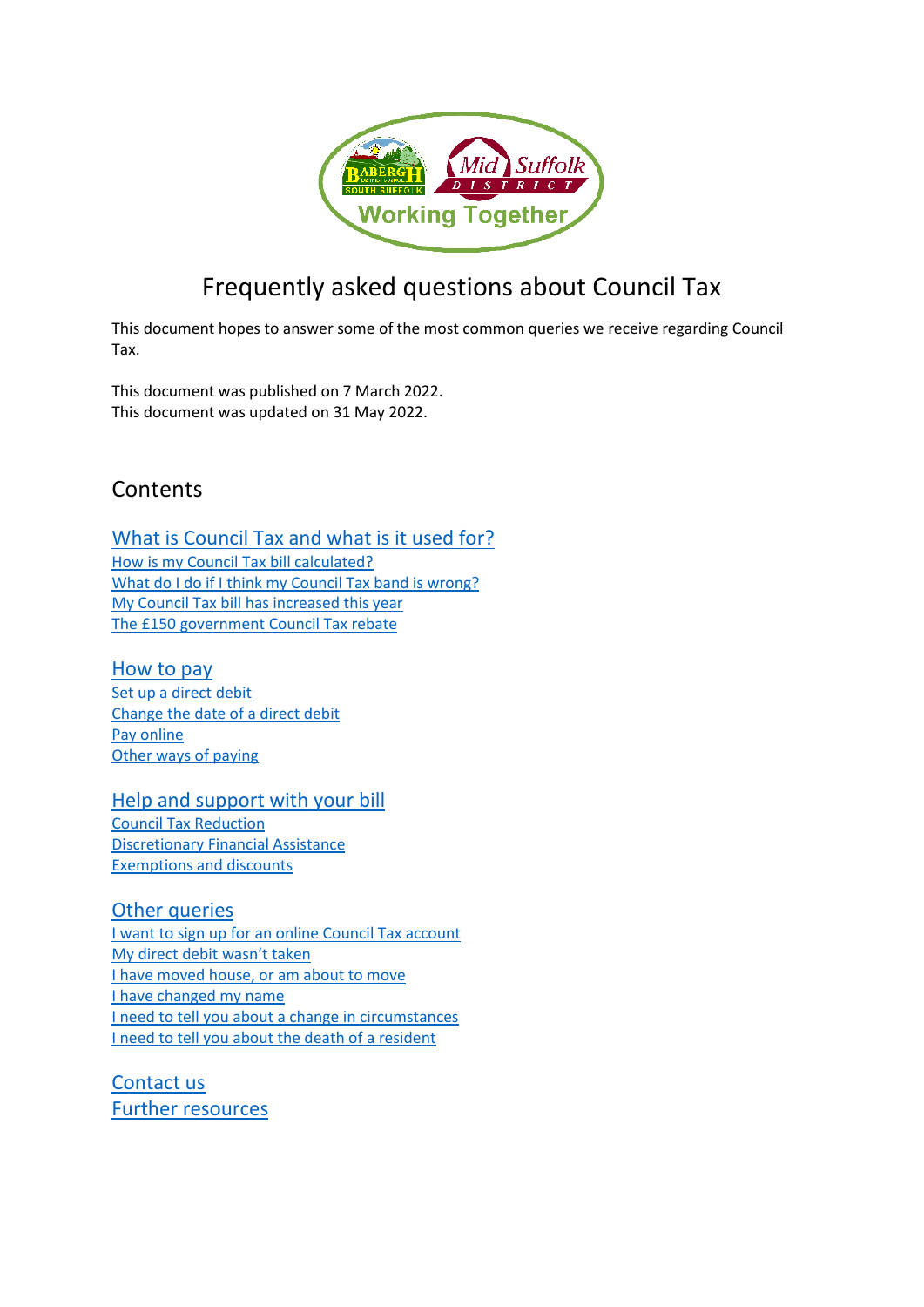## What is Council Tax and what is it used for?

Council Tax is a tax you pay to your local council, so that – depending on which type of council they are – they can deliver services like:

- rubbish and recycling collections
- street cleansing and mechanical sweeping
- investments into private affordable housing
- education and libraries
- police and fire services
- adult social care

The table below depicts examples of some of the services managed by Babergh and Mid Suffolk, and comparable services run by Suffolk County Council. It intends to illustrate the differences in responsibilities that the two councils have. Your Council Tax will payments may go towards any of these services.

| <b>Examples of local services managed by</b><br><b>Babergh Mid Suffolk District Councils</b> | <b>Examples of comparable local services</b><br>managed by Suffolk County Council |
|----------------------------------------------------------------------------------------------|-----------------------------------------------------------------------------------|
| Rubbish and recycling collections, and                                                       | Waste disposal (disposal of household waste,                                      |
| clearing fly-tipping on public land                                                          | and the management of 11 recycling centres)                                       |
| Street cleansing and mechanical sweeping                                                     | Street lighting, traffic signals and pedestrian<br>crossings                      |
| Planning applications                                                                        | Planning applications for mineral developments<br>(for example, quarrying)        |

Usually, you will have to pay Council Tax if you are aged 18 or over, and own or rent a home.

## <span id="page-1-0"></span>How is my Council Tax bill calculated?

How much you pay will depend on two things:

- 1. The Council Tax band your property is placed in. There are eight bands (A-H) and they are based on property value. The highest paying band is Band H
- 2. The level of Council Tax set each year by your local council

Your Council Tax bill will provide a breakdown of who your money will be paid to. In Babergh and Mid Suffolk, your Tax payment will be split between:

- Suffolk County Council
- Adult Social Care (Suffolk County Council)
- Babergh District Council **or** Mid Suffolk District Council (depending on which district you live in)
- Your local town or parish council (if you have one)
- Police & Crime Commissioner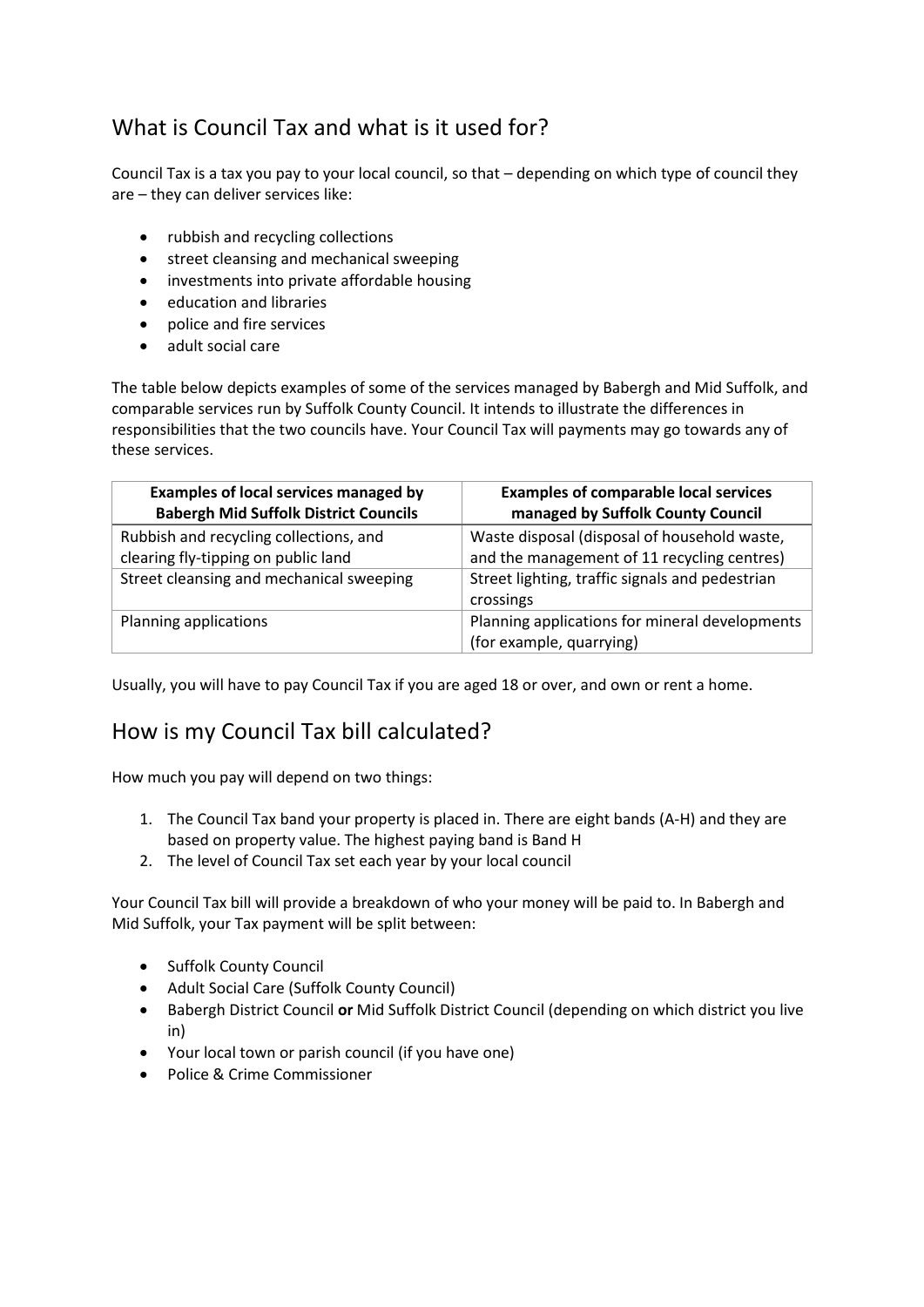## <span id="page-2-0"></span>What do I do if I think my Council Tax band is wrong?

Your home has been allocated a band (A-H) according to its market value on 1 April 1991. The Valuation Office Agency (VOA) is responsible for Council Tax banding, so you will need to contact them if you disagree with your band.

[Check your Council Tax band](https://www.gov.uk/council-tax-bands) via the VOA's online service.

You can also use the same online service to challenge your band. You are only able to make a challenge if you have been the Council Tax payer for less than six months.

You will also need to provide [evidence that supports your challenge.](https://www.gov.uk/challenge-council-tax-band/evidence-supports-your-challenge)

## <span id="page-2-1"></span>My Council Tax bill has increased this year

### Babergh

The table below presents the increase in Council Tax that people who live in Babergh will pay in 2022/23, compared to the amount paid in 2021/22.

The first column presents the authorities who each receive a portion of your Council Tax. Your bill may also show an amount that you pay to your local town or parish council, if you have one.

The middle column presents the increase (as a percentage) in the amount you will pay to each authority in 2022/23.

The final column presents what these increases will equate to, each week, for a Council Tax **Band B** property in Babergh.

| <b>Name of authority</b>        | Percentage increase in 2022/23                                        | Weekly increase for people who<br>pay Council Tax on a Band B<br>property (in Babergh) |
|---------------------------------|-----------------------------------------------------------------------|----------------------------------------------------------------------------------------|
| <b>Babergh District Council</b> | 2.00%                                                                 | 5p                                                                                     |
| <b>Suffolk County Council</b>   | 2.99%<br>(1% for adult social care,<br>1.99% for general Council Tax) | 62p                                                                                    |
| Police and Crime Commissioner   | 4.2%                                                                  | 15p                                                                                    |

### Mid Suffolk

The table below presents the increase in Council Tax that people who live in Mid Suffolk will pay in 2022/23, compared to the amount paid in 2021/22.

The first column presents the authorities who each receive a portion of your Council Tax. Your bill may also show an amount that you pay to your local town or parish council, if you have one.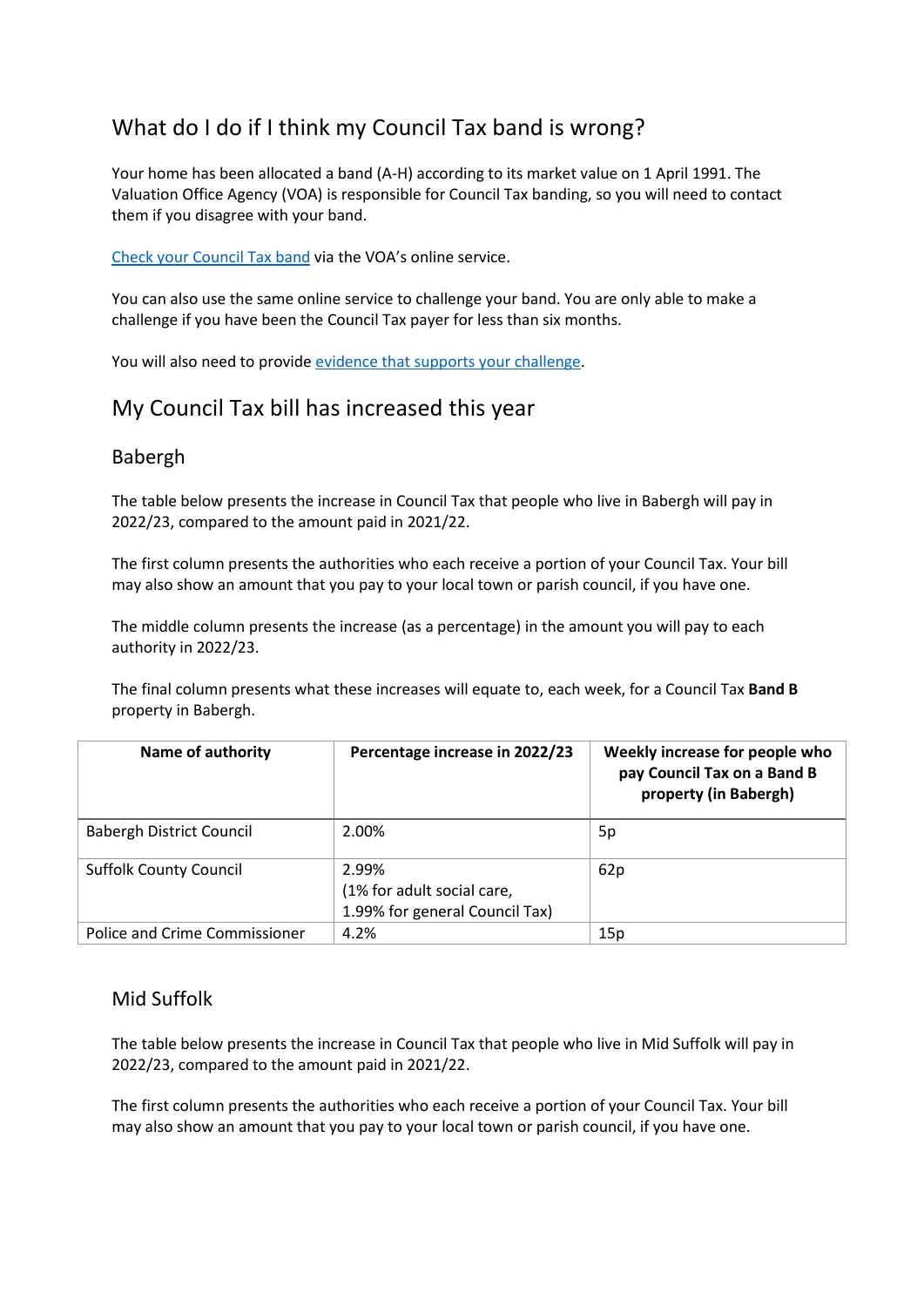The middle column presents the increase (as a percentage) in the amount you will pay to each authority in 2022/23.

The final column presents what these increases will equate to, each week, for a Council Tax **Band B** property in Mid Suffolk.

| <b>Name of authority</b>      | Percentage increase in 2022/23                                        | Weekly increase for people who<br>pay Council Tax on a Band B<br>property (in Mid Suffolk) |
|-------------------------------|-----------------------------------------------------------------------|--------------------------------------------------------------------------------------------|
| Mid Suffolk District Council  | $0.00\%$                                                              | 0p                                                                                         |
| <b>Suffolk County Council</b> | 2.99%<br>(1% for adult social care,<br>1.99% for general Council Tax) | 62p                                                                                        |
| Police and Crime Commissioner | 4.2%                                                                  | 15p                                                                                        |

### Further information

For more information about your Council Tax bill, please [visit our Council Tax and Parish Charges](https://www.midsuffolk.gov.uk/council-tax/council-tax-and-parish-charges/) [webpage.](https://www.midsuffolk.gov.uk/council-tax/council-tax-and-parish-charges/) The documents linked to from this webpage provide further information about changes to your Council Tax bill.

You will also be able to access information about Council Tax charged in 2021/22.

### If you pay by direct debit

If you pay your Council Tax bill by direct debit, and your bill has increased, you do **not** need to do anything. Your direct debit payments will be automatically adjusted.

## <span id="page-3-0"></span>The £150 government Council Tax rebate

In February 2022, the government announced it would be helping people with rising energy costs, via a Council Tax rebate.

- People who live in a household with a Council Tax band of A-D will receive the rebate
- The rebate will be a payment not a reduction in bill
- The rebates will be paid out from April 2022
- The rebate will not need to be repaid
- Discretionary funding will be made available for those who live in households with a Council Tax band of E-H

For more information, please [visit our Council Tax Bill further information webpage.](https://www.midsuffolk.gov.uk/council-tax/council-tax-and-parish-charges/council-tax-online-bill/)

<span id="page-3-1"></span>[Read the £150 government Council Tax rebate leaflet](https://www.midsuffolk.gov.uk/assets/Council-Tax/2022-23/Council-Tax-Rebate-Flier.pdf)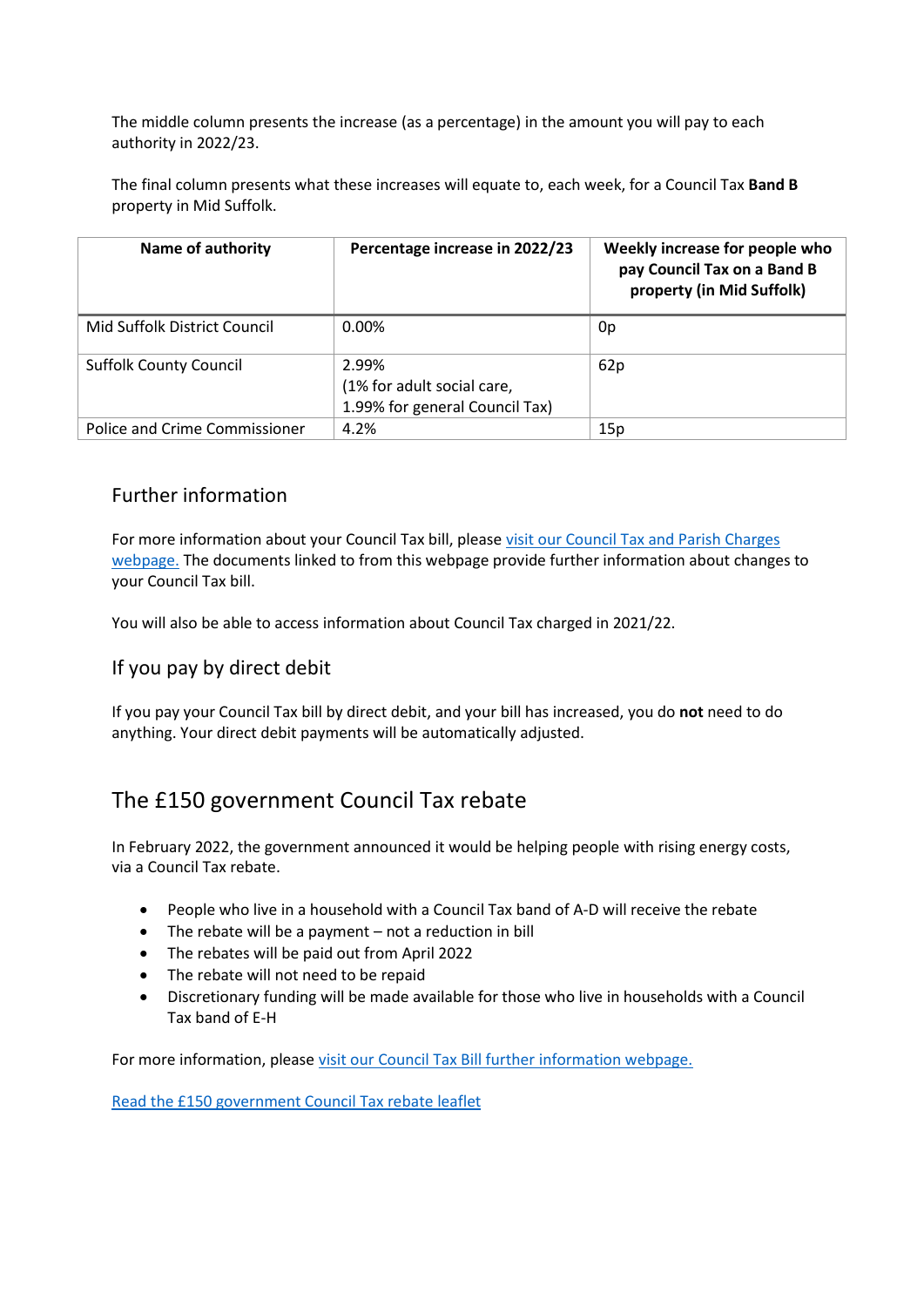## How to pay

Council Tax can be paid once a year, in two half yearly instalments or in ten monthly instalments. Most people pay for their Council Tax in ten monthly instalments.

If you would like to split your payments further, you are also able to pay for your Council Tax in twelve monthly instalments. To arrange this, please [complete our Council Tax enquiry form.](https://srp-online.victoriaforms.com/Viewer-VicForms.asp?user=anon&Form=Council%20Tax%20Enquiry%20Form%20(1.0).wdf)

#### <span id="page-4-0"></span>Set up a direct debit

The easiest way to pay Council Tax is via direct debit.

Customers who live in **Babergh** can choose to set their direct debit to be paid on the 1<sup>st</sup>, 8<sup>th</sup>, 15<sup>th</sup>, 22<sup>nd</sup> or 28<sup>th</sup> of each month.

#### [Set up a direct debit to pay Council Tax in Babergh](https://espws.necsws.com/ords/pwslive/call_initial_apex_page.nes_selfsrv?service=CAR&la=BAB&language=ENG&options=CT)

Customers who live in Mid Suffolk can choose to set their direct debit to be paid on the 1<sup>st</sup>, 8<sup>th</sup>, 14<sup>th</sup>, 22<sup>nd</sup> or 28<sup>th</sup> of each month.

[Set up a direct debit to pay Council Tax in Mid Suffolk](https://espws.necsws.com/ords/pwslive/call_initial_apex_page.nes_selfsrv?service=CAR&la=MSUF&language=ENG&options=CT)

<span id="page-4-1"></span>Change the date of a direct debit

If you already pay by direct debit and you would like to change the date that your payment is taken on, you will need t[o contact us.](https://www.midsuffolk.gov.uk/contact-us)

### <span id="page-4-2"></span>Pay online

You can pay your Council Tax bill online, with a debit or credit card. There are no surcharges for using this service.

#### [Pay Council Tax online](https://babergh-self.achieveservice.com/service/Council_Tax)

Customers who live in Babergh **or** Mid Suffolk can use their service. You will need to quote your Council Tax account reference number when you pay. This information is printed towards the top right-hand corner of your Council Tax bill.

If you are a Babergh resident, your account reference number will be eight digits long and will start with the number '4'.

If you are a Mid Suffolk resident, your account reference number will be eight digits long and will start with the number '5'.

<span id="page-4-3"></span>Every year, we produce a guide to Council Tax bills in Babergh and Mid Suffolk. These are mockup bills that customers can use to better understand the structure of their bill – and where to find different pieces of information. Access the guides via our [Council Tax and Parish Charges webpage.](https://www.midsuffolk.gov.uk/council-tax/council-tax-and-parish-charges/)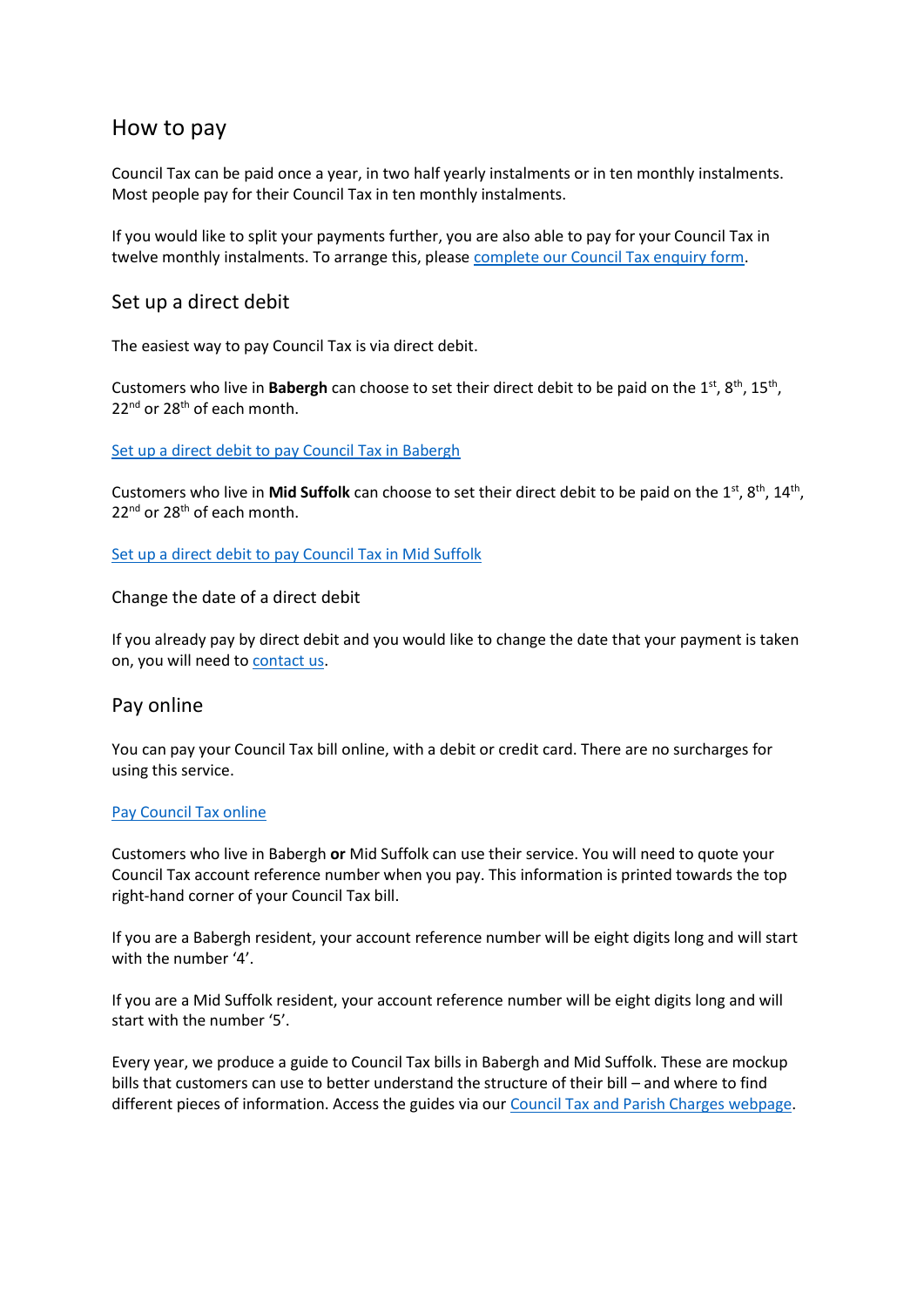## Other ways of paying

You can also pay Council Tax:

- over the phone (via our 24-hour automated service). Access this service by calling 0300 123 4000 and selecting Option 1
- by bank transfer or standing order
- at a Post Office or Paypoint

For further information about these methods of paying, please access the relevant webpage:

- [Paying Council Tax in Babergh](https://www.babergh.gov.uk/council-tax/paying-council-tax/paying-council-tax-in-babergh/)
- [Paying Council Tax in Mid Suffolk](https://www.babergh.gov.uk/council-tax/paying-council-tax/paying-council-tax-in-mid-suffolk/)

## <span id="page-5-0"></span>Help and support with your bill

There is a lot of support available to help people who may face difficulties in paying their Council Tax bill.

### <span id="page-5-1"></span>Council Tax Reduction

Babergh and Mid Suffolk operate a Council Tax reduction (CTR) scheme. You may receive CTR if you are on a low income (even if you are working). CTR is **not** a payment, but a reduction to your bill total.

Whether you qualify for CTR – and how much reduction you may be awarded – will depend on:

- the amount you are liable to pay
- family circumstances
- your income and savings
- who else lives with you, and what their situation is

If you think you may qualify, you can use our [online CTR calculator](https://srp-online.victoriaforms.com/Viewer-VicForms.asp?user=anon&Form=HB-CTR%20Calculator%201.0.wdf) to find out. The calculator will ask you questions about things like whether you currently pay Council Tax, and whether you have savings.

If you qualify, you can [submit a CTR claim online.](https://srp-online.victoriaforms.com/Viewer-VicForms.asp?user=anon&Form=HBCTR%20Application%20Form%20(1.1).wdf) The claim does **not** have to be made in one single session.

When you make a claim, we will let you know what evidence you will need to provide. Examples of evidence you might need to include are:

- bank statements
- proof of income
- <span id="page-5-2"></span>• award letters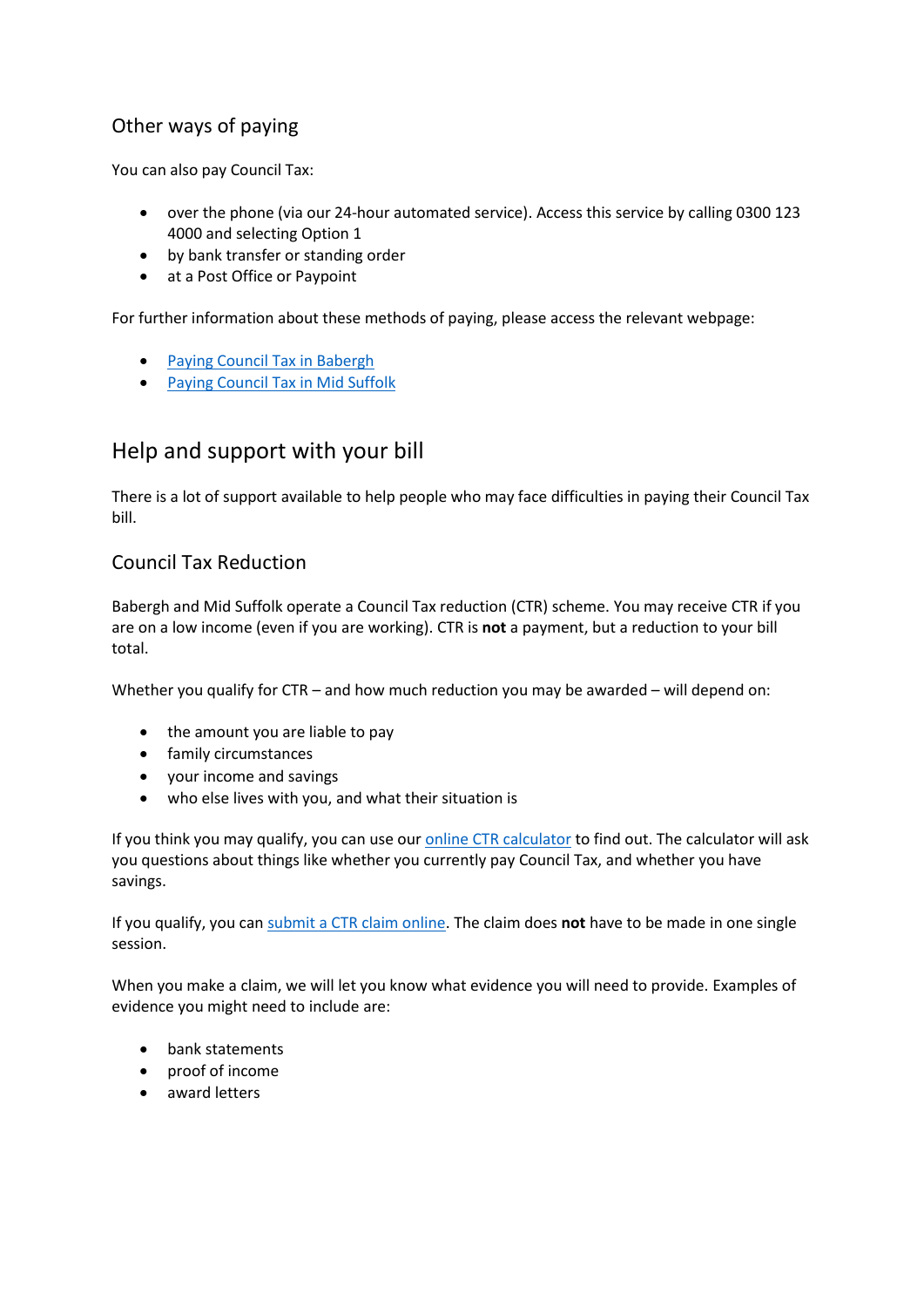### Discretionary Financial Assistance

Discretionary Financial Assistance (DFA) is a payment made to you by the Councils, that you can use to reduce your Council Tax bill. DFA is intended to help people who are experiencing a short-term, exceptional financial problem. These payments come from a limited fund every year and are almost always 'one-off' payments.

DFA can be paid to **anyone** who pays Council Tax – this is regardless of whether the customer receives Council Tax Reduction or any other type of exemption or discount.

We independently review every DFA request. We will look at things like:

- your income and savings
- any loans or debt you may have
- whether you, or someone in your family, is ill or disabled

#### [Apply for DFA online](https://srp-online.victoriaforms.com/Viewer-VicForms.asp?user=anon&Form=Application%20for%20DFA%20(1.0).wdf)

#### <span id="page-6-0"></span>Exemptions and discounts

Generally, when an **exemption** applies – no Council Tax will need to be paid.

If an exemption doesn't apply, you may qualify for a **discount** (or **disregard)**. Qualifying for either would mean that you receive a reduction on your bill. Sometimes, exemptions and discounts can be backdated.

Exemptions can be split into two categories – people-based exemptions and property-based exemptions.

In some cases, people who have a disregard may qualify for an exemption. An example of this is where everyone who lives in a property is a full-time student.

Every situation is individual. The Councils will be able to tell you about any discounts, exemptions or other financial support that you may be entitled to.

For information about the reductions, exemptions, discounts and other support we can provide, please [visit the Exemptions, discounts and premiums section of our website.](https://www.midsuffolk.gov.uk/council-tax/exemptions-discounts-and-reductions/)

## <span id="page-6-1"></span>Other queries

### <span id="page-6-2"></span>I want to sign up for an online Council Tax account

Our customers can set up an online account (called a 'MyAccount') to manage their Council Tax online. You will need your latest Council Tax bill to hand. You will need to quote your Council Tax account reference number. This information is printed towards the top right-hand corner of your Council Tax bill.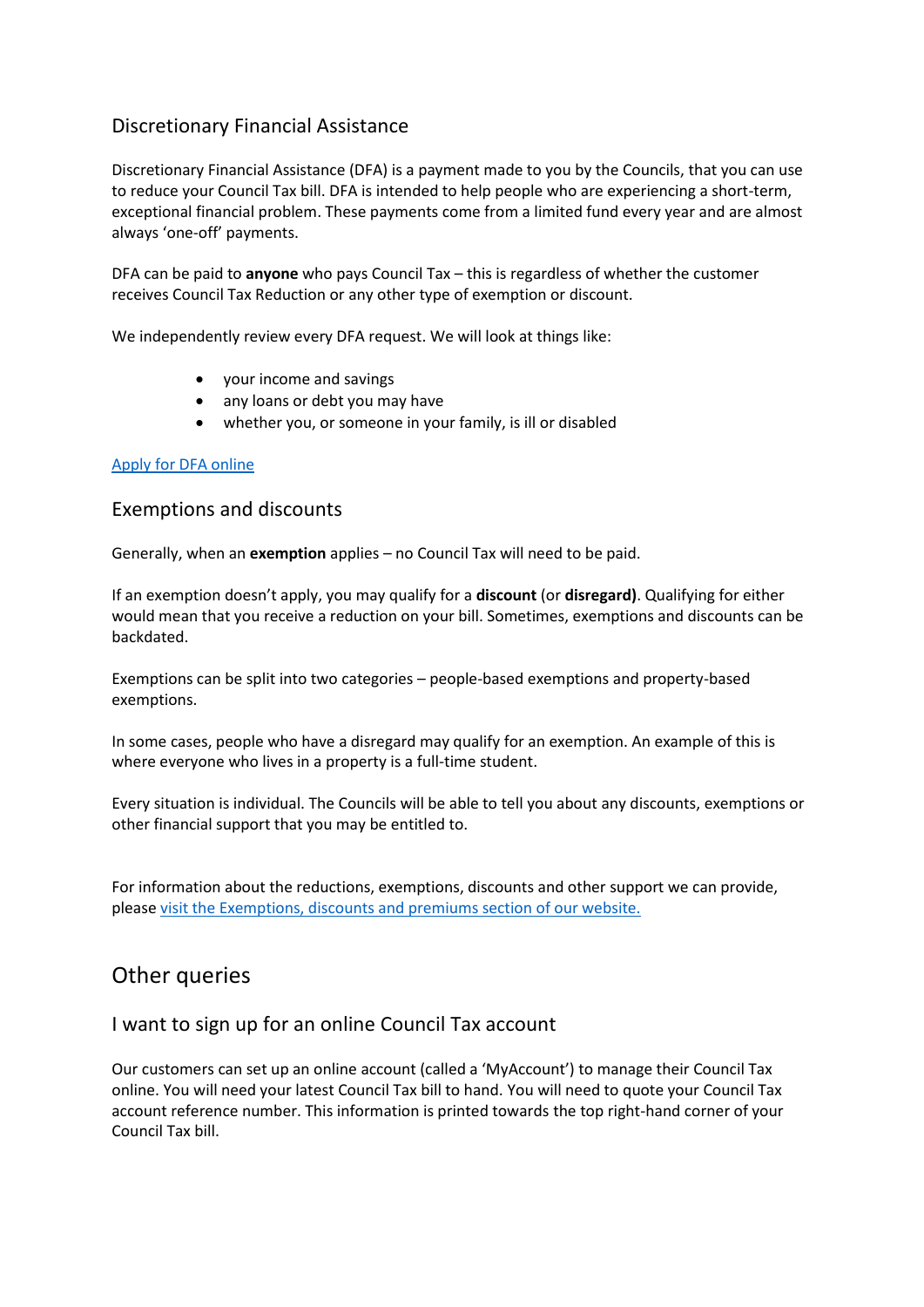If you are a Babergh resident, your account reference number will be eight digits long and will start with the number '4'.

If you are a Mid Suffolk resident, your account reference number will be eight digits long and will start with the number '5'.

Every year, we produce a guide to Council Tax bills in Babergh and Mid Suffolk. These are mockup bills that customers can use to better understand the structure of their bill – and where to find different pieces of information. Access the guides via our [Council Tax and Parish Charges webpage.](https://www.midsuffolk.gov.uk/council-tax/council-tax-and-parish-charges/)

[Register for an online Council Tax account](https://www.midsuffolk.gov.uk/council-tax/access-my-account/)

#### <span id="page-7-0"></span>My direct debit wasn't taken

If two attempts have been made to take your direct debit payment – and both have failed – no further attempt will be made. If this has happened to you, you will need to set up your direct debit again.

Please refer to **Set up a direct debit for information about how to do this.** 

#### <span id="page-7-1"></span>I have moved house, or am about to move

If you have moved house – within the districts, or out of them – you can tell us about this change online. You do **not** need an online account to do this.

[Change my address \(Babergh residents\)](https://espws.necsws.com/ords/pwslive/call_initial_apex_page.nes_selfsrv?service=CAR&la=BAB&language=ENG&options=CT)

[Change my address \(Mid Suffolk residents\)](https://espws.necsws.com/ords/pwslive/call_initial_apex_page.nes_selfsrv?service=CAR&la=MSUF&language=ENG&options=CT)

When accessing the relevant link above, scroll down on the page to the heading 'Tell us that you have moved home'.

Under 'View change of address services', you will be presented with the following options:

| <b>Option</b>                                                                                                                                                      | Select this option if                                                                                                                                                                                                                   |
|--------------------------------------------------------------------------------------------------------------------------------------------------------------------|-----------------------------------------------------------------------------------------------------------------------------------------------------------------------------------------------------------------------------------------|
| am moving within District Council's area                                                                                                                           | You are moving house within the district you<br>currently live in                                                                                                                                                                       |
| I am moving out of District Council's area                                                                                                                         | You are moving house outside of the district<br>you currently live in                                                                                                                                                                   |
| am moving into / I am new to District<br>Council's area                                                                                                            | You are moving to the district of Babergh or<br>Mid Suffolk for the first time (you can also<br>select this option if you have previously lived<br>within either district, but moved away)                                              |
| am moving to live with parents/family or<br>friends where I will not be liable for Council Tax                                                                     | You are moving in with family or friends (or<br>other) who live in Babergh or Mid Suffolk, but<br>you will not personally be liable for Council Tax                                                                                     |
| I am moving to live in a property where I only<br>pay rent and have a tenancy or licence for the<br>part of the property (a House of Multiple<br>Occupation (HMO)) | You are moving into a HMO where you will not<br>personally be liable for Council Tax. An HMO is<br>a house rented by at least three people - who<br>are not from one 'household' - who share living<br>areas (for example, the kitchen) |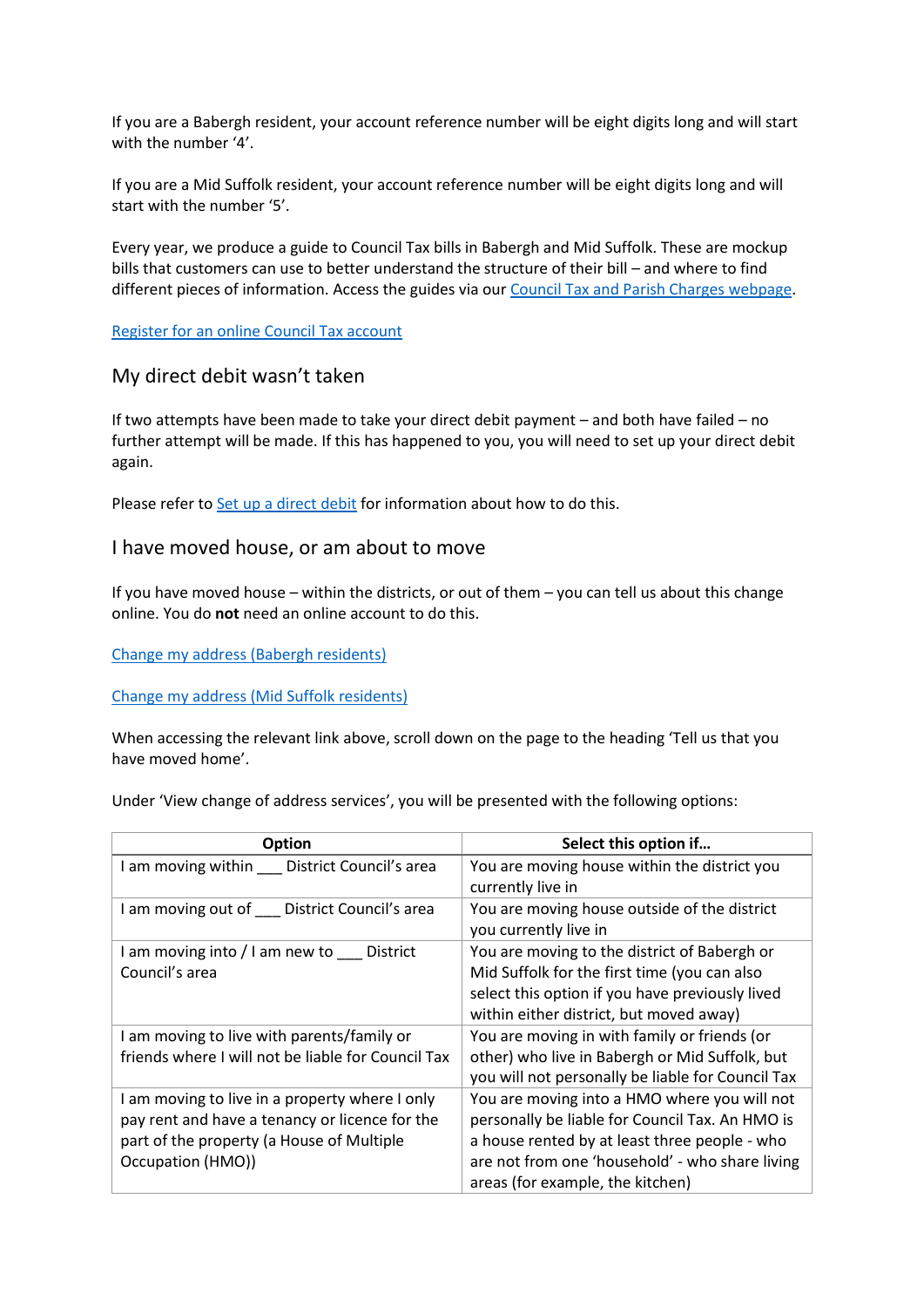If you are moving house within either district and you currently receive Council Tax Reduction, you will also need to complete our **online** change in circumstances form.

### <span id="page-8-0"></span>I have changed my name

There are two ways you can tell us about a name change.

If you have an online account, you are able to change your name by logging in to it and updating your personal details.

If you do not have an online account, you need to notify us of a name change by phoning us. Phone 0300 1234000 and select Option 2 to speak with a customer service advisor about Council Tax, Housing Benefit or housing rents. Our phone lines are open from 8.45am-5.00pm, Monday to Friday. On Tuesdays, our phone lines are open from 10am-5pm.

### <span id="page-8-1"></span>I need to tell you about a change in circumstances

If you are moving home, please refer to [I have moved house, or am about to move.](#page-7-1)

If you have changed your name, please refer to [I have changed my name.](#page-8-0)

If you need to report another change in circumstances – which may affect any Council Tax Reduction you currently receive – you need to tell us straightaway. We will need the changes **in writing** (via our online form, or by post).

If we don't learn of a change in circumstances within 21 days, we may impose a fine of £70.

#### [Report a change in circumstances \(online form\)](https://srp-online.victoriaforms.com/Viewer-VicForms.asp?user=anon&Form=HBCTR%20Change%20in%20Circumstances%20(1.0).wdf)

You do not need to complete the form in one sitting. When you open the form, you will be provided with a form reference (a 12 character code that is made up of letters and numbers). If you wish to return to the form later, you will be able to access it via your form reference.

Examples of things you need to report are:

- if your income, or amount of savings, changes
- if your rent changes
- if someone moves in or out

You might also need to provide evidence of your change in circumstances.

Examples of evidence you might need to provide are:

- your latest pay or pension slips
- letters from the Department for Work & Pensions

#### [Submit evidence online](https://srp-online.victoriaforms.com/Viewer-VicForms.asp?user=anon&Form=Evidence%20Attachment%20Form%20(1.0).wdf)

When submitting evidence online, you will need to quote your claim reference number. This will be seven digits long.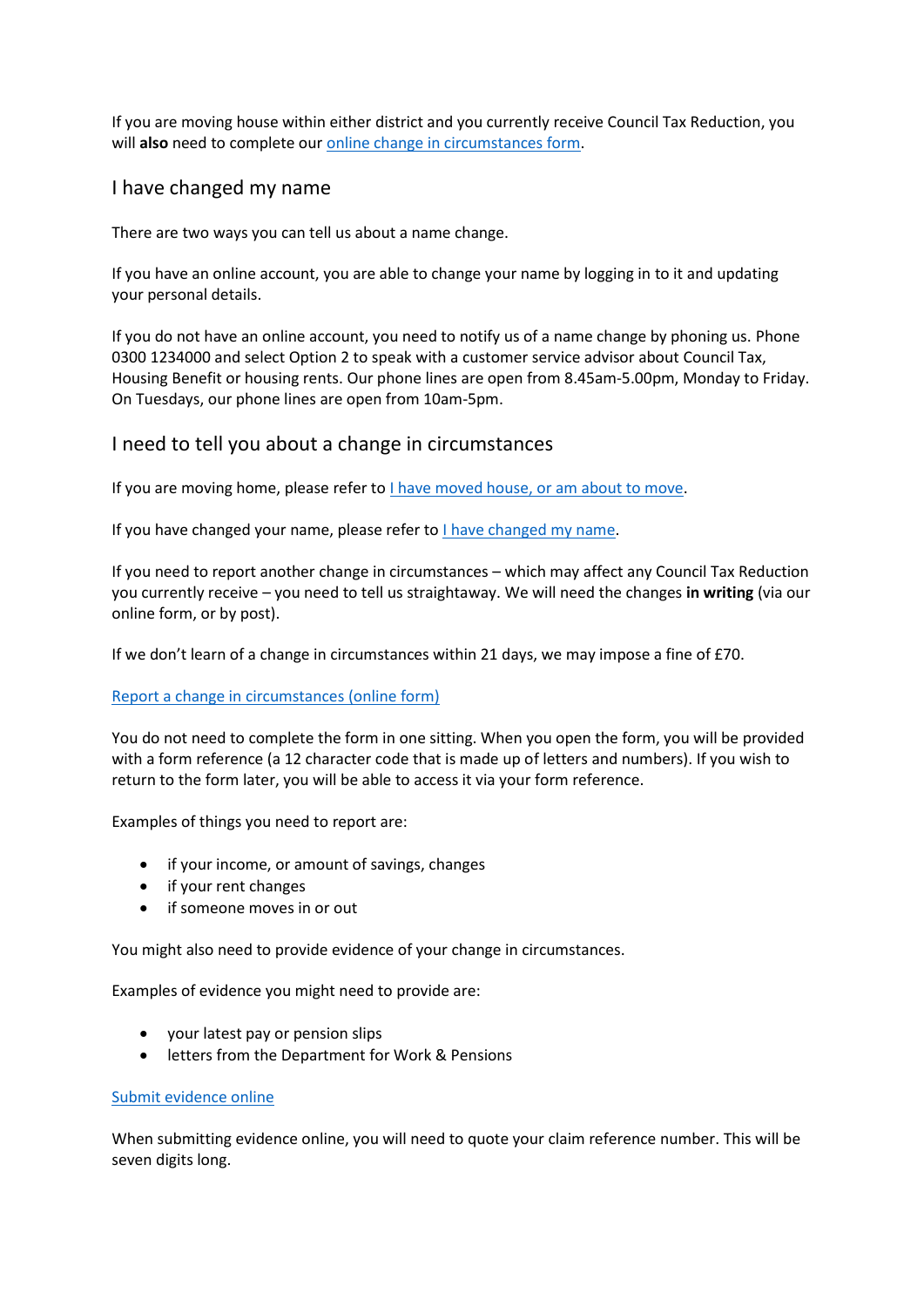When you report a relevant change and your claim has been accepted and registered on the system, we will provide you with a claim reference number. This can take up to four weeks from original submission.

For further information, please [visit our Report a change webpage.](https://www.midsuffolk.gov.uk/benefits/report-a-change/)

## <span id="page-9-0"></span>I need to tell you about the death of a resident

Once a death has bee[n registered with Suffolk County Council,](https://www.suffolk.gov.uk/births-deaths-and-ceremonies/how-to-register-a-death/) you will be able to use the government's 'Tell Us Once' service. Once you have provided this service with the relevant information, it will notify:

- the Department for Work & Pensions
- HM Revenue & Customs
- HM Passport Office
- Driver & Vehicle Licensing Agency
- Veterans UK (if applicable)
- the deceased's local council

about the death. You will not need to do anything else or contact us directly – we will update our records (including Council Tax information) as appropriate.

The registrar who registers the death will tell you how to access Tell Us Once (they will also give you a unique reference number).

When you receive your unique reference number, you must use Tell Us Once within 28 days.

[Visit our Register a death webpage](https://www.midsuffolk.gov.uk/register-a-death/) for more information.

[Read further information about the Tell Us Once service](https://www.gov.uk/after-a-death/organisations-you-need-to-contact-and-tell-us-once) (from GOV.UK)

## <span id="page-9-1"></span>Contact us

If you cannot find the information you need via this document, please contact us for further assistance.

Phone 0300 1234000 if you would like to contact us:

- Select Option 2 to speak to a customer service advisor about queries regarding Council Tax, Housing Benefit or housing rents. Our phone lines are open from 8.45am-5.00pm, Monday to Friday. On Tuesdays, our phone lines are open from 10am-5pm
- Select Option 1 to pay Council Tax via our 24-hour automated service
- Select Option 9 to hear information about common Council Tax queries (for example, making payments, setting up a direct debit and applying for discounts and exemptions). This is a 24-hour automated service